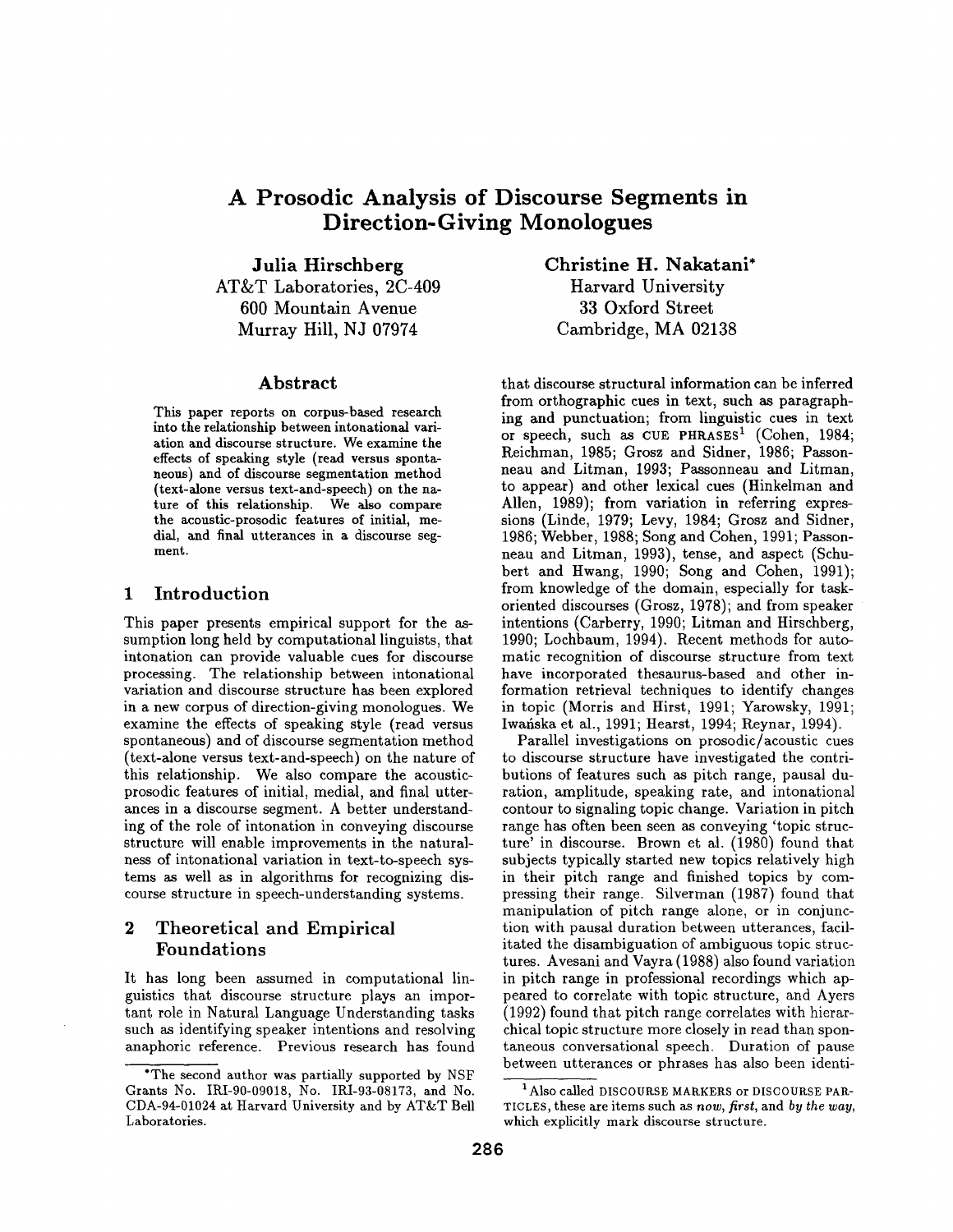fied as an indicator of topic structure, with longer pauses marking major topic shifts (Lehiste, 1979; Brown, Currie, and Kenworthy, 1980; Avesani and Vayra, 1988; Passonneau and Litman, 1993); Woodbury (1987), however, found no such correlation in his data. Amplitude was also found to increase at the start of a new topic and decrease at the end (Brown, Currie, and Kenworthy, 1980). Swerts and colleagues (1992) found that melody and duration can pre-signal the end of a discourse unit, in addition to marking the discourse-unit-final utterance itself. And speaking rate has been found to correlate with structural variation; in several studies (Lehiste, 1980; Brubaker, 1972; Butterworth, 1975) segment-initial utterances exhibited slower rates, and segment-final, faster rates. Swerts and Ostendorf (1995), however, report negative rate results.

In general, these studies have lacked an independently-motivated notion of discourse structure. With few exceptions, they rely on intuitive analyses of topic structure; operational definitions of discourse-level properties (e.g., interpreting paragraph breaks as discourse segment boundaries); or 'theory-neutral' discourse segmentations, where subjects are given instructions to simply mark changes in topic. Recent studies have focused on the question of whether discourse structure itself can be empirically determined in a reliable manner, a prerequisite to investigating linguistic cues to its existence. An intention-based theory of discourse was used in (Hirschberg and Grosz, 1992; Grosz and Hirschberg, 1992) to identify intonational correlates of discourse structure in news stories read by a professional speaker. Discourse structural elements were determined by experts in the Grosz and Sidner (1986) theory of discourse structure, based on either text alone or text and speech. This study revealed strong correlations of aspects of pitch range, amplitude, and timing with features of global and local structure for both segmentation methods. Passonneau and Litman (to appear) analyzed correlations of pause, as well as cue phrases and referential relations, with discourse structure; their segmenters were asked to identify speakers' communicative *"ac*tions". The present study addresses issues of speaking style and segmentation method while exploring in more detail than previous studies the prosodic parameters that characterize initial, medial, and final utterances in a discourse segment.

# 3 Methods

## 3.1 The Boston Directions Corpus

The current investigation of discourse and intonation is based on analysis of a corpus of spontaneous and read speech, the Boston Directions Corpus.<sup>2</sup> This corpus comprises elicited monologues produced by multiple non-professional speakers, who were given written instructions to perform a series of nine increasingly complex direction-giving tasks. Speakers first explained simple routes such as getting from one station to another on the subway, and progressed gradually to the most complex task of planning a round-trip journey from Harvard Square to several Boston tourist sights. Thus, the tasks were designed to require increasing levels of planning complexity. The speakers were provided with various maps, and could write notes to themselves as well as trace routes on the maps. For the duration of the experiment, the speakers were in face-to-face contact with a silent partner (a confederate) who traced on her map the routes described by the speakers. The speech was subsequently orthographically transcribed, with false starts and other speech errors repaired or omitted; subjects returned several weeks after their first recording to read aloud from transcriptions of their own directions.

#### 3.2 Acoustic-Prosodic Analysis

For this paper, the spontaneous and read recordings for one male speaker were acoustically analyzed; fundamental frequency and energy were calculated using Entropic speech analysis software. The prosodic transcription, a more abstract representation of the intonational prominences, phrasing, and melodic contours, was obtained by hand-labeling. We employed the ToBI standard for prosodic transcription (Pitrelli, Beckman, and Hirschberg, 1994), which is based upon Pierrehumbert's theory of American English intonation (Pierrehumbert, 1980). The ToBI transcription provided us with a breakdown of the speech sample into minor or INTERMEDIATE PHRASES (Pierrehumbert, 1980; Beckman and Pierrehumbert, 1986). This level of prosodic phrase served as our primary unit of analysis for measuring both speech and discourse properties. The portion of the corpus we report on consists of 494 and 552 intermediate phrases for read and spontaneous speech, respectively.

#### 3.3 Discourse Segmentation

In our research, the Grosz and Sidner (1986) theory of discourse structure, hereafter G&S, provides a foundation for segmenting discourses into constituent parts. According to this model, at least three components of discourse structure must be distinguished. The utterances composing the discourse divide into segments that may be embedded relative to one another. These segments and the embedding relationships between them form the LIN-GUISTIC STRUCTURE. The embedding relationships reflect changes in the ATTENTIONAL STATE, the dynamic record of the entities and attributes that are salient during a particular part of the discourse. Changes in linguistic structure, and hence atten-

<sup>&</sup>lt;sup>2</sup>The Boston Directions Corpus was designed and collected in collaboration with Barbara Grosz.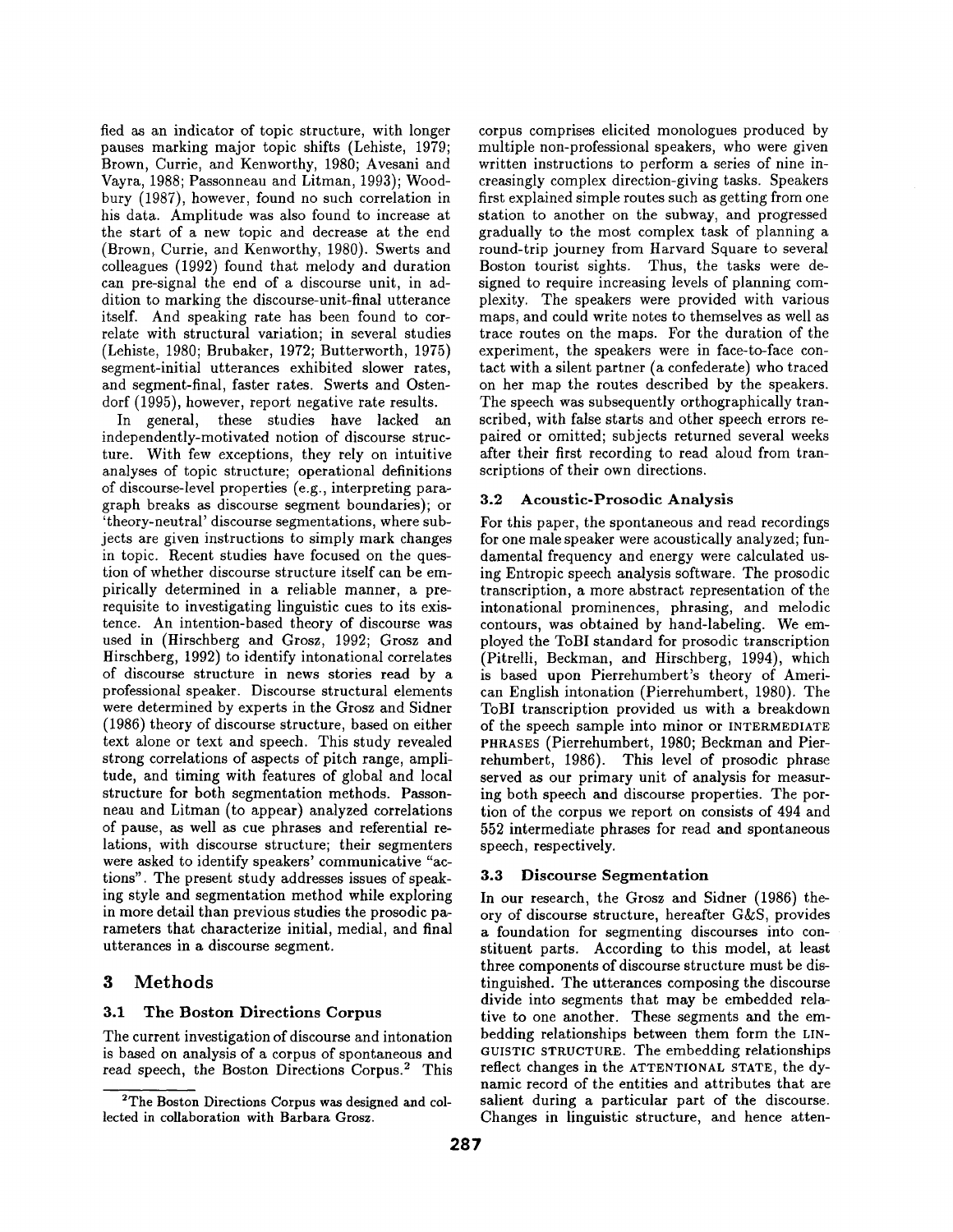tional state, depend on the discourse's INTENTIONAL STRUCTURE; this structure comprises the intentions or DISCOURSE SEGMENT PURPOSES (DSPs) underlying the discourse and relations between DSPs.

Two methods of discourse segmentation were employed by subjects who had expertise in the  $G&S$ theory. Following Hirschberg and Grosz (1992), three subjects labeled from text alone (group T) and three labeled from text and speech (group S). Other than this difference in input modality, all subjects received identical written instructions. The text for each task was presented with line breaks corresponding to intermediate phrase boundaries (i.e., ToBI BREAK INDICES of level 3 or higher (Pitrelli, Beckman, and Hirschberg, 1994)). In the instructions, subjects were essentially asked to analyze the linguistic and intentional structures by segmenting the discourse, identifying the DSPs, and specifying the hierarchical relationships among segments.

### **4 Results**

#### 4.1 Discourse Segmentation

### 4.1.1 Raw Agreement

Labels on which all labelers in the group agreed are termed the CONSENSUS LABELS.<sup>3</sup> The consensus labels for segment-initial (SBEG), segment-final (SF), and segment-medial (SCONT, defined as neither SBEG nor SF) phrase labels are given in Table 1.<sup>4</sup>

Table 1: Percentage of Consensus Labels by Segment Boundary Type

|                   | <b>SBEG</b> | SF  | <b>SCONT</b> | $\text{Total}$ |
|-------------------|-------------|-----|--------------|----------------|
| $READ (N=494)$    |             |     |              |                |
| Text alone $(T)$  | 14%         | 11% | 32%          | 57%            |
| Text & Speech (S) | 18%         | 14% | 49%          | 80%            |
| $SPON(N=552)$     |             |     |              |                |
| Text alone (T)    | 13%         | 10% | 40%          | 61%            |
| Text & Speech (S) | 15%         | 13% | 54%          | 81%            |

Note that group T and group S segmentations differ significantly, in contrast to earlier findings of Hirschberg and Grosz (1992) on a corpus of readaloud news stories and in support of informal findings of Swerts (1995). Table 1 shows that group S produced significantly more consensus boundaries for both read (p<.001,  $\chi$ =58.8, df=1) and spontaneous ( $p < .001$ ,  $\chi = 55.4$ , df=1) speech than did

group T. When the read and spontaneous data are pooled, group S agreed upon significantly more SBEG boundaries ( $p < .05$ ,  $\chi = 4.7$ , df=1) as well as SF boundaries ( $p < .05$ ,  $\chi = 4.4$ , df=1) than did group T. Further, it is not the case that text-alone segmenters simply chose to place fewer boundaries in the discourse; if this were so, then we would expect a high percentage of SCONT consensus labels where no SBEGs or SFs were identified. Instead, we find that the number of consensus SCONTs was significantly higher for text-and-speech labelings than for text-alone ( $p<.001$ ,  $\chi=49.1$ , df=1). It appears that the speech signal can help disambiguate among alternate segmentations of the same text. Finally, the data in Table 1 show that spontaneous speech can be segmented as reliably as its read counterpart, contrary to Ayer's results (1992).

#### 4.1.2 Inter-labeler Reliability

Comparisons of inter-labeler reliability, that is, the reproducibility of a coding scheme given multiple labelers, provide another perspective on the segmentation data. How best to measure inter-labeler reliability for discourse segmentation tasks, especially for hierarchical segmentation, is an open research question (Passonneau and Litman, to appear; Carletta, 1995; Flammia and Zue, 1995; Rotondo, 1984; Swerts, 1995). For comparative purposes, we explored several measures proposed in the literature, namely, COCHRAN's Q and the KAPPA  $(\kappa)$  COEF-FICIENT (Siegel and Castellan, 1988). Cochran's Q, originally proposed in (Hirschberg and Grosz, 1992) to measure the likelihood that similarity among labelings was due to chance, was not useful in the current study; all tests of similarity using this metric (pairwise, or comparing all labelers) gave probability near zero. We concluded that this statistic did not serve, for example, to capture the differences observed between labelings from text alone versus labelings from text and speech.

Recent discourse annotation studies (Isard and Carletta, 1995; Flammia and Zue, 1995) have measured reliability using the  $\kappa$  coefficient, which factors out chance agreement taking the expected distribution of categories into account. This coefficient is defined as

$$
\kappa = \frac{P_O - P_E}{1 - P_E}
$$

where *Po* represents the observed agreement and *PE* represents the expected agreement. Typically, values of .7 or higher for this measure provide evidence of good reliability, while values of .8 or greater indicate high reliability. Isard and Carletta (1995) report pairwise  $\kappa$  scores ranging from .43 to .68 in a study of naive and expert classifications of types of 'moves' in the Map Task dialogues. For theory-neutral discourse segmentations of information-seeking dialogues, Flammia (Flammia and Zue, 1995) reports an average pairwise  $\kappa$ 

 $3$ Use of consensus labels is a conservative measure of labeler agreement. Results in (Passonneau and Litman, 1993) and (Swerts, 1995) show that with a larger number of labelers, notions of BOUNDARY STRENGTH can be employed.

<sup>4</sup>Consensus percentages for the three types in Table 1 do not necessarily sum to the total consensus agreement percentage, since a phrase is both segment-initial and segment-final when it makes up a segment by itself.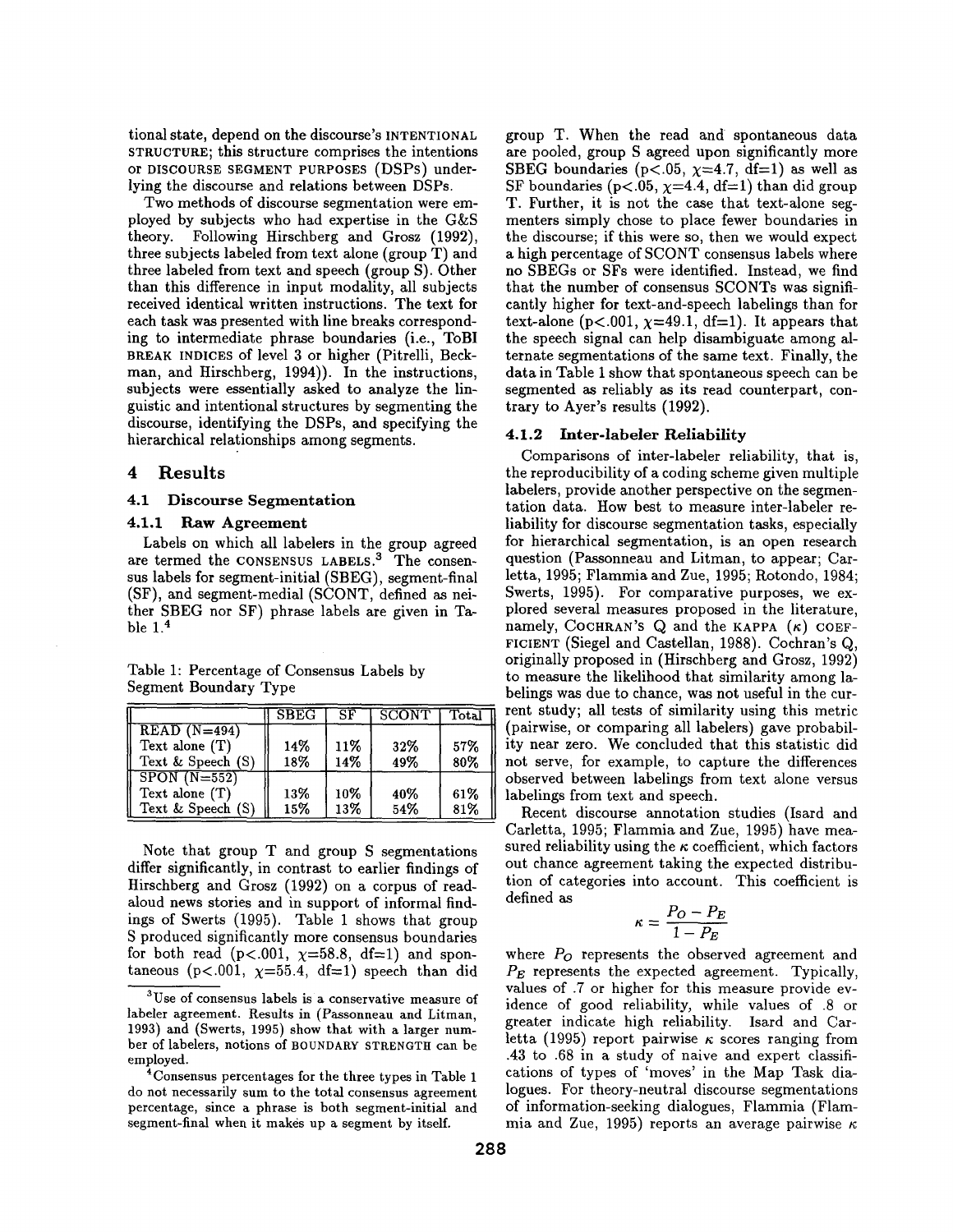of .45 for five labelers and of .68 for the three most similar labelers.

An important issue in applying the  $\kappa$  coefficient is how one calculates the expected agreement using prior distributions of categories. We first calculated the prior probabilities for our data based simply on the distribution of SBEG versus non-SBEG labels for all labelers on one of the nine directiongiving tasks in this study, with separate calculations for the read and spontaneous versions. This task, which represented about 8% of the data for both speaking styles, was chosen because it was midway in planning complexity and in length among all the tasks. Using these distributions, we calculated  $\kappa$  coefficients for each pair of labelers in each condition for the remaining eight tasks in our corpus. The observed percentage of SBEG labels, prior distribution for SBEG, average of the pairwise  $\kappa$  scores, and standard deviations for those scores are presented in Table 2.

Table 2: Comparison of Average  $\kappa$  Coefficients for SBEGs

|                                            | <b>SBEG</b> | $P_E$      | Avg.<br>κ  | s.d.       |
|--------------------------------------------|-------------|------------|------------|------------|
| <b>READ</b><br>Text alone<br>Text & Speech | .38<br>.35  | .53<br>.55 | .56<br>.81 | .08<br>.01 |
| SPON<br>Text alone<br>Text & Speech        | .39<br>.35  | .52<br>.55 | .63<br>.80 | .04<br>.03 |

The average  $\kappa$  scores for group T segmenters indicate weak inter-labeler reliability. In contrast, average  $\kappa$  scores for group S are .8 or better, indicating a high degree of inter-labeler reliability. Thus, application of this somewhat stricter reliability metric confirms that the availability of speech critically influences how listeners perceive discourse structure.

The calculation of reliability for SBEG versus non-SBEG labeling in effect tests the similarity of linearized segmentations and does not speak to the issue of how similar the labelings are in terms of hierarchical structure. Flammia has proposed a method for generalizing the use of the  $\kappa$  coefficient for hierarchical segmentation that gives an upper-bound estimate on inter-labeler agreement.<sup>5</sup> We applied this metric to our segmentation data, calculating weighted averages for pairwise  $\kappa$  scores averaged for each task. Results for each condition, together with the lowest and highest average  $\kappa$  scores over the tasks, are presented in Table 3.

| Table 3: Comparison of Weighted Average $\kappa$ |  |
|--------------------------------------------------|--|
| Coefficients and Extra for Each Condition        |  |
| Using Flammia's Metric                           |  |

|               | % Weighted<br>Average | Low | High |
|---------------|-----------------------|-----|------|
| <b>READ</b>   |                       |     |      |
| Text alone    | 0.51                  | .22 | .67  |
| Text & Speech | 0.70                  | .48 | .87  |
| SPON          |                       |     |      |
| Text alone    | 0.53                  | .19 | .60  |
| Text & Speech | 0.74                  | .63 | 1.00 |

Once again, averaged scores of .7 or better for text-and-speech labelings, for both speaking styles, indicate markedly higher inter-labeler reliability than do scores for text-alone labelings, which averaged .51 and .53.

#### **4.2 Intonational Features of Segments**

## **4.2.1 Phrase Classes and Features**

For purposes of intonational analysis, we take advantage of the high degree of agreement among our discourse labelers and include in each segment boundary class (SBEG, SF, and SCONT) only the phrases whose classification all subjects agreed upon. We term these the CONSENSUS-LABELED PHRASES, and compare their features to those of all phrases not in the relevant class (i.e., non-consensuslabeled phrases and consensus-labeled phrases of the other types). Note that there were one-third fewer consensus-labeled phrases for text-alone labelings than for text-and-speech (see Table 1). We examined the following acoustic and prosodic features of SBEG, SCONT, and SF consensus-labeled phrases: f0 maximum and f0 average; $6$  rms (energy) maximum and rms average; speaking rate (measured in syllables per second); and duration of preceding and subsequent silent pauses. As for the segmentation analyses, we compared intonational correlates of segment boundary types not only for group S versus group T, but also for spontaneous versus read speech. While correlates *have* been identified in read speech, they have been observed in spontaneous speech only rarely and descriptively.

<sup>5</sup>Flammia uses a flexible definition of segment match to calculate pairwise observed agreement: roughly, a segment in one segmentation is matched if both its SBEG and SF correspond to segment boundary locations in the other segmentation.

 $6$ We calculated f0 maximum in two ways: as simple f0 peak within the intermediate phrase and also as f0 maximum measured at the rms maximum of the sonorant portion of the nuclear-accented syllable in the intermediate phrase (HIGH F0 in the ToBI framework (Pitrelli, Beckman, and Hirschberg, 1994)). The latter measure proved more robust, so we report results based on this metric. The same applies to measurement of rms maximum. Average f0 and rms were calculated over the entire intermediate phrase.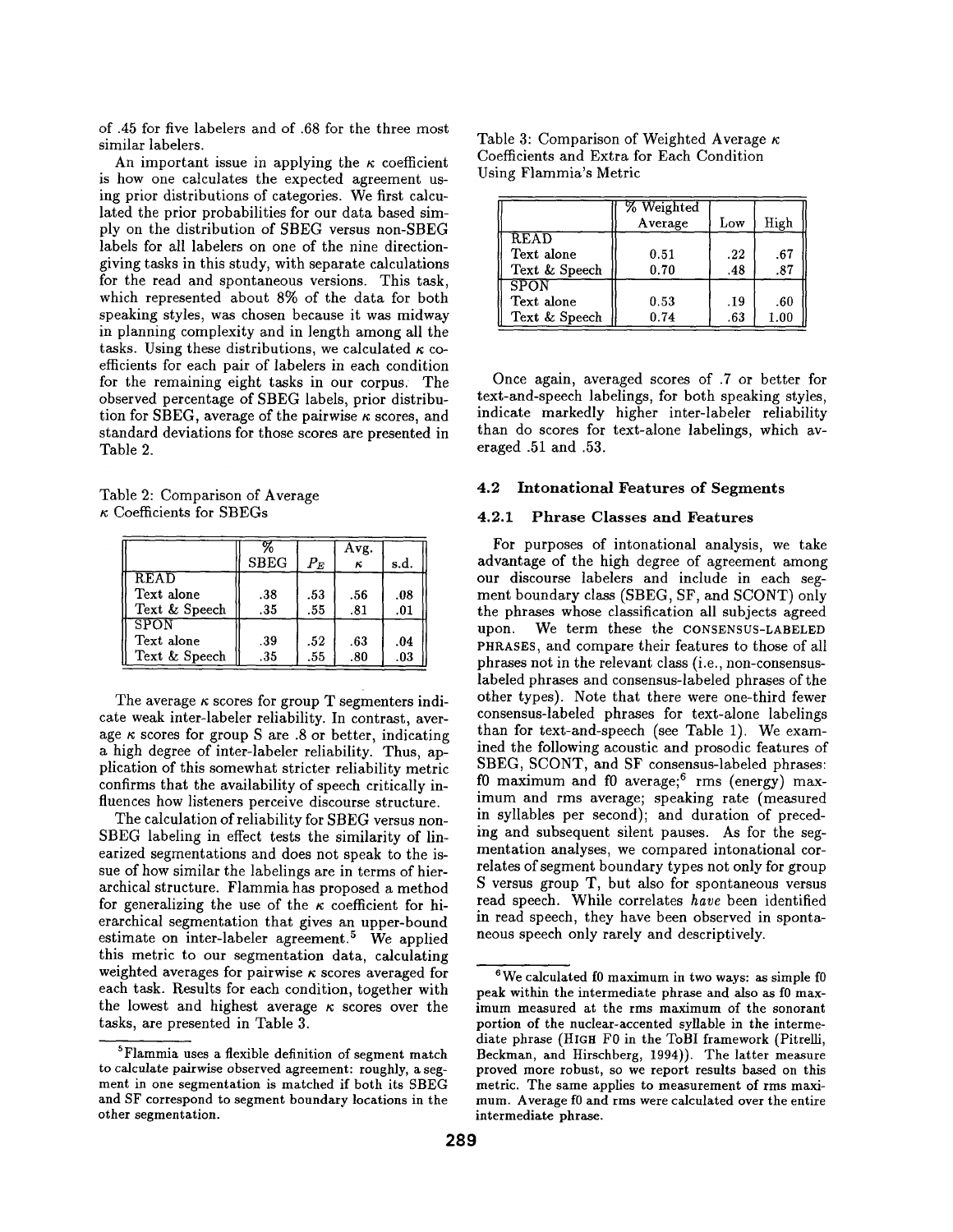|                              | Max F0<br>(at HighF0) | Avg F <sub>0</sub><br>phrasal) | Max RMS<br>(at HighF0) | Avg RMS<br>(phrasal) | Rate                                        | Preceding<br>Pause | Subsequent<br>Pause |
|------------------------------|-----------------------|--------------------------------|------------------------|----------------------|---------------------------------------------|--------------------|---------------------|
| <b>SBEG</b><br>Read<br>Spon  | higher<br>higher      | higher<br>higher               | higher<br>higher       | higher<br>higher     |                                             | longer<br>longer   | shorter<br>shorter  |
| <b>SCONT</b><br>Read<br>Spon | lower<br>lower        | $lower*1$                      | lower* <sup>1</sup>    | lower                | slower <sup>1</sup>                         | shorter<br>shorter | shorter<br>shorter  |
| I SF<br>Read<br>Spon         | lower<br>lower        | lower<br>lower                 | lower<br>lower         | lower<br>lower       | faster* <sup>1</sup><br>faster <sup>1</sup> | shorter<br>shorter | longer<br>longer    |

Table 4: Acoustic-Prosodic Correlates of Consensus Labelings from Text Alone

Table 5: Acoustic-Prosodic Correlates of Consensus Labelings from Text and Speech

|                       | Max F0<br>(at HighF0) | AvgF0<br>(phrasal) | Max RMS<br>(at HighF0) | Avg RMS<br>(phrasal) | Rate                | Preceding<br>Pause | Subsequent<br>Pause |
|-----------------------|-----------------------|--------------------|------------------------|----------------------|---------------------|--------------------|---------------------|
| <b>SBEG</b>           |                       |                    |                        |                      |                     |                    |                     |
| Read<br>Spon          | higher<br>higher      | higher<br>higher   | higher<br>higher       | higher<br>higher     |                     | longer<br>longer   | shorter<br>shorter  |
| SCONT<br>Read<br>Spon | lower<br>lower        | lower <sup>1</sup> |                        | lower                | slower <sup>1</sup> | shorter<br>shorter | shorter<br>shorter  |
| II SF<br>Read<br>Spon | lower<br>lower        | lower<br>lower     | lower<br>lower         | lower<br>lower       | faster*<br>faster   | shorter<br>shorter | longer<br>longer    |

#### 4.2.2 Global Intonational Correlates

We found strong correlations for consensus SBEG, SCONT, and SF phrases for all conditions. Results for group T are given in Table 4, and for group S, in Table 5.

Consensus SBEG phrases in all conditions possess significantly higher maximum and average f0, higher maximum and average rms, shorter subsequent pause, and longer preceding pause. For consensus SCONT phrases, we found some differences between read and spontaneous speech for both labeling methods. Features for group T included significantly lower f0 maximum and average and lower rms maximum and average for read speech, but only lower f0 maximum for the spontaneous condition. Group S features for SCONT were identical to group T except for the absence of a correlation for maximum rms. While SCONT phrases for both speaking styles exhibited significantly shorter preceding and subsequent pauses than other phrases, only the spontaneous condition showed a significantly slower rate. For consensus SF phrases, we again found similar patterns for both speaking styles and both label-

ing methods, namely lower f0 maximum and average, lower rms maximum and average, faster speaking rate, shorter preceding pauses, and longer subsequent pauses.

While it may appear somewhat surprising that results for both labeling methods match so closely, in fact, correlations for text-and-speech labels presented in Table 5 were almost invariably statistically stronger than those for text-alone labels presented in Table 4. These more robust results for text-andspeech labelings occur even though the data set of consensus labels is considerably larger than the data set of consensus text-alone labelings.

#### **4.2.3 Local Intonational Correlates**

With a view toward automatically segmenting a spoken discourse, we would like to directly classify phrases of all three discourse categories. But SCONT and SF phrases exhibit similar prominence features and appear distinct from each other only in terms of timing differences. A second issue is whether such classification can be done 'on-line.' To address both of these issues, we made *pairwise*  comparisons of consensus-labeled phrase groups using measures of *relative change* in acoustic-prosodic parameters over a local window of two consecutive phrases. Table 6 presents significant findings on relative changes in f0, loudness (measured in decibels), and speaking rate, from prior to current intermedi-

<sup>7</sup>T-tests were used to test for statistical significance of difference in the means of two classes of phrases. Results reported are significant at the .005 level or better, except where '\*' indicates significance at the .03 level or better. Results were calculated using one-tailed t-tests, except where 't' indicates a two-tailed test.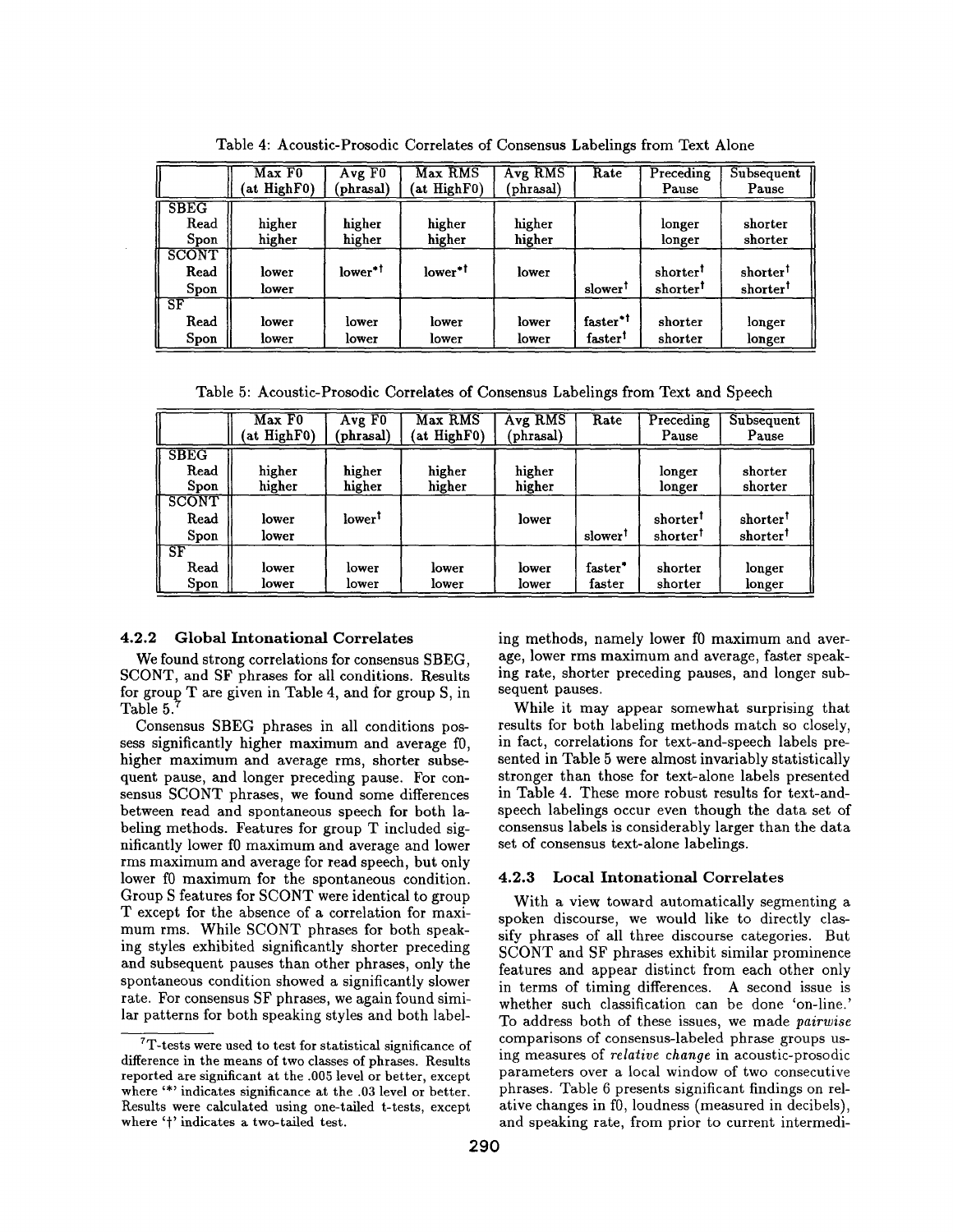Table 6: Acoustic-Prosodic Change from Preceding Phrase for Consensus Labelings from Text and Speech

|                          | Max F0 Change         | Max DB Change         | Rate Change            |
|--------------------------|-----------------------|-----------------------|------------------------|
|                          | (at HighF0s)          | (at HighF0s)          |                        |
| <b>SBEG</b> versus SCONT |                       |                       |                        |
| Read                     | increase              | increase              |                        |
| Spon                     | increase              | increase              |                        |
| <b>SCONT</b> versus SF   |                       |                       |                        |
| Read                     | increase <sup>*</sup> | increase <sup>*</sup> |                        |
| Spon                     |                       | increase              |                        |
| <b>SBEG</b> versus SF    |                       |                       |                        |
| Read                     | increase              | increase              |                        |
| Spon                     | increase              | increase              | decrease* <sup>1</sup> |

ate phrase.<sup>8</sup>

First, note that SBEG is distinguished from both SCONT and SF in terms of f0 change and db change from prior phrase; that is, while SBEG phrases are distinguished on a variety of measures from all other phrases (including non-consensus-labeled phrases) in Table 5, this table shows that SBEGs are also distinguishable directly from each of the other consensuslabeled categories. Second, while SCONT and SF appear to share prominence features in Table 5, Table 6 reveals differences between SCONT and SF in amount of f0 and db change. Thus, in addition to lending themselves to on-line processing, local measures may also capture valuable prominence cues to distinguish between segment-medial and segmentfinal phrases.

# 5 Conclusion

Although this paper reports results from only a single speaker, the findings are promising. We have demonstrated that a theory-based method for discourse analysis can provide reliable segmentations of spontaneous as well as read speech. In addition, the availability of speech in the text-and-speech labeling method led to significantly higher reliability scores. The stronger correlations found for intonational features of the text-and-speech labelings suggest not only that discourse labelers make use of prosody in their analyses, but also that obtaining such data can lead to more robust modeling of the relationship between intonation and discourse structure.

The following preliminary results can be considered for incorporation in such a model. First, segment-initial utterances differ from medial and final utterances in both prominence and rhythmic properties. Segment-medial and segment-final utterances are distinguished more clearly by rhythmic features, primarily pause. Finally, all correlations found for global parameters can also be computed based on relative change in acoustic-prosodic parameters in a window of two phrases.

Ongoing research is addressing the development of automatic classification algorithms for discourse boundary type; the role of prosody in conveying hierarchical relationships among discourse segments; individual speaker differences; and discourse segmentation methods that can be used by naive subjects.

### References

- Avesani, Cinzia and Mario Vayra. 1988. Discorso, segmenti di discorso e un' ipotesi sull' intonazione. In *Corso eli stampa negli Atti del Convegno Inlernazionale "Sull'Interpunzione',* Vallecchi, Firenze, Maggio, pages 8-53.
- Ayers, Gayle M. 1992. Discourse functions of pitch range in spontaneous and read speech. Paper presented at the Linguistic Society of America Annual Meeting.
- Beckman, Mary and Janet Pierrehumbert. 1986. Intonational structure in Japanese and English. *Phonology Yearbook,* 3:15-70.
- Brown, G., K. Currie, and J. Kenworthy. 1980. *Questions of Intonation.* University Park Press, Baltimore.
- Brubaker, R. S. 1972. Rate and pause characteristics of oral reading. *Journal of Psycholinguistic Research,* 1(2):141-147.
- Butterworth, B. 1975. Hesitation and semantic planning in speech. *Journal of Psycholinguistic Research,* 4:75-87.
- Carberry, Sandra. 1990. *Plan Recognition in Natural Language Dialogue.* MIT Press, Cambridge MA.

<sup>8</sup>We present results only for text-and-speech labelings; results for text-alone were quite similar. Note that 'increase' means that there is a significantly greater increase in f0, rms, or rate from prior to current phrase for category 1 than for category 2 of the comparison, and 'decrease' means that there is a significantly greater decrease. T-tests again were one-tailed unless marked by t, and significance levels were .002 or better except those marked by \*, which were at .01 or better.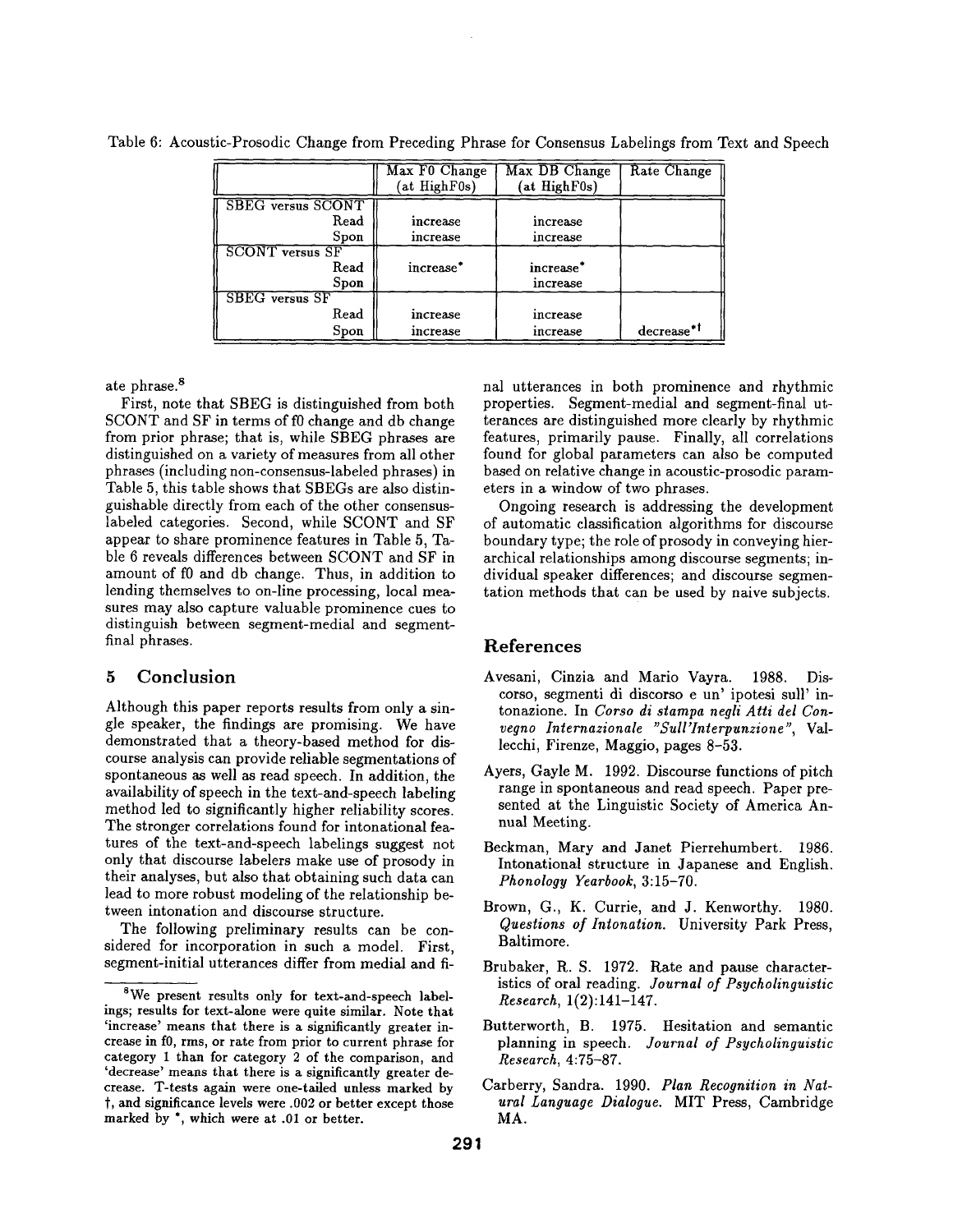- Carletta, Jean C. 1996. Assessing agreement on classification tasks: the kappa statistic. *Computational Linguistics,* 22(2), To appear.
- Cohen, Robin. 1984. A computational theory of the function of clue words in argument understanding. In *Proceedings of the lOth International Conference on Computational Linguistics,* pages 251- 255, Stanford.
- Flammia, Giovanni and Victor Zue. 1995. Empirical evaluation of human performance and agreement in parsing discourse constituents in spoken dialogue. In *Proceedings of EUROSPEECH-95,*  Volume 3, pages 1965-1968. Madrid.
- Grosz, B. and J. Hirschberg. 1992. Some intonational characteristics of discourse structure. In *Proceedings of the 2nd International Conference on Spoken Language Processing,* pages 429-432, Banff, October.
- Grosz, Barbara. 1978. Discourse analysis. In D. Walker, editor, *Understanding Spoken Language.* Elsevier, pages 235-268.
- Grosz, Barbara J. and Candace L. Sidner. 1986. Attention, intentions, and the structure of discourse. *Computational Linguistics,* 12(3):175-204.
- Hearst, Marti A. 1994. *Context and Structure in Automated Full-Text Information Access.* Ph.D. thesis, University of California at Berkeley. Available as Report No. UCB/CSD-94/836.
- Hinkelman, E. and J. Allen. 1989. Two constraints on speech act ambiguity. In *Proceedings of the 27th Annual Meeting of the Association for Computational Linguistics,* pages 212-219, Vancouver.
- Hirschberg, J. and B. Grosz. 1992. Intonational features of local and global discourse structure. In *Proceedings of the Speech and Natural Language Workshop,* pages 441-446, Harriman NY, DARPA, Morgan Kaufmann, February.
- Isard, Amy and Jean Carletta. 1995. Transaction and action coding in the map task corpus. Research paper HCRC/RP-65, March, Human Communication Research Centre, University of Edinburgh, Edinburgh.
- Iwafiska, Lucia, Douglas Appelt, Damaris Ayuso, Kathy Dahlgren, Bonnie Glover Stalls, Ralph Grishman, George Krupka, Christine Montgomery, and Ellen Riloff. 1991. Computational aspects of discourse in the context of Muc-3. In *Proceedings of the Third Message Understanding Conference (Mac-3),* pages 256-282, San Mateo, CA, Morgan Kaufmann, May.
- Lehiste, I. 1979. Perception of sentence and paragraph boundaries. In B. Lindblom and paragraph boundaries. S. Oehman, editors, *Frontiers of Speech Research.*  Academic Press, London, pages 191-201.
- Lehiste, I. 1980. Phonetic characteristics of discourse. Paper presented at the Meeting of the Committee on Speech Research, Acoustical Society of Japan.
- Levy, Elena. 1984. *Communicating Thematic Structure in Narrative Discourse: The Use of Referring Terms and Gestures.* Ph.D. thesis, The University of Chicago, Chicago, June.
- Linde, C. 1979. Focus of attention and the choice of pronouns in discourse. In T. Givon, editor, *Syntax and Semantics, Vol. 12: Discourse and Syntax.*  The Academic Press, New York, pages 337-354.
- Litman, Diane and Julia Hirschberg. 1990. Disambiguating cue phrases in text and speech. In *Proceedings of the 13th International Conference on Computational Linguistics,* pages 251- 256, Helsinki, August.
- Lochbaum, Karen. 1994. *Using Collaborative Plans to Model the Intentional Structure of Discourse.*  Ph.D. thesis, Harvard University. Available as Tech Report TR-25-94.
- Morris, J. and G. Hirst. 1991. Lexical cohesion computed by thesaural relations as an indicator of the structure of text. *Computational Linguistics,* 17:21-48.
- Passonneau, R. and D. Litman. 1993. Feasibility of automated discourse segmentation. In *Proceedings of the 31st Annual Meeting of the Association for Computational Linguistics,* pages 148- 155, Columbus.
- Passonneau, Rebecca J. and Diane J. Litman. To Appear. Empirical analysis of three dimensions of spoken discourse: Segmentation, coherence and linguistic devices. In E. Hovy and D. Scott, editors, *Burning Issues in Discourse.* Springer Vetlag.
- Pierrehumbert, Janet B. 1980. *The Phonology and Phonetics of English Intonation.* Ph.D. thesis, Massachusetts Institute of Technology, September. Distributed by the Indiana University Linguistics Club.
- Pitrelli, John, Mary Beckman, and Julia Hirschberg. 1994. Evaluation of prosodic transcription labeling reliability in the ToBI framework. In *Proceedings of the 3rd International Conference on Spoken Language Processing,* volume 2, pages 123- 126, Yokohama.
- Reichman, R. 1985. *Getting Computers to Talk Like You and Me: Discourse Context, Focus, and Semantics.* Bradford. The Massachusetts Institute of Technology, Cambridge.
- Reynar, Jeffrey C. 1994. An automatic method of finding topic boundaries. In *Proceedings of the Student Session of the 32nd Annual Meeting of the Association for Computational Linguistics,* pages 331-333. Las Cruces, NM.